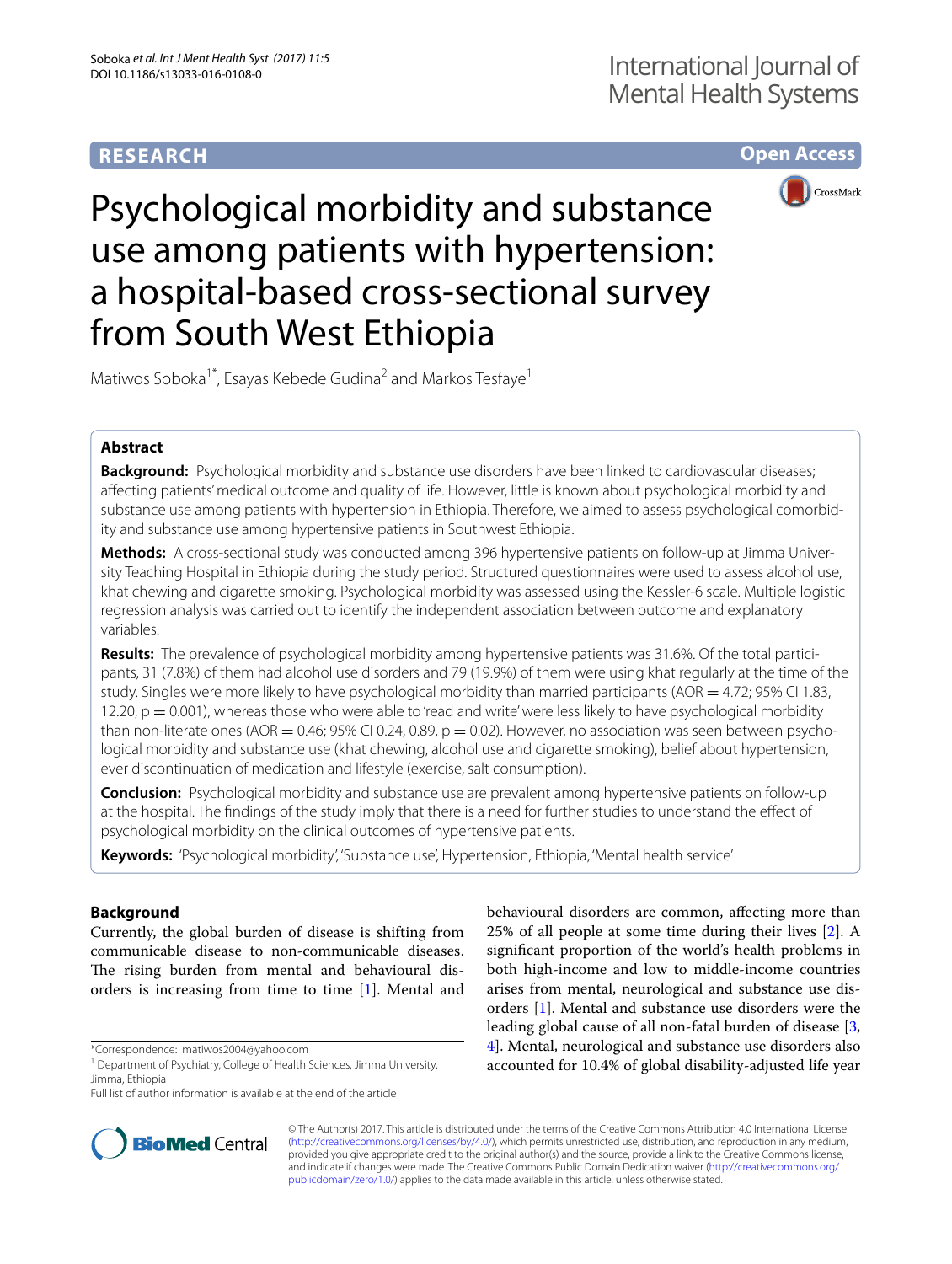(DALYs), 2.3% of global YLLs and 28.5% of global years lived with disability (YLDs) [\[5](#page-6-4)].

Global burden of mental and substance use disorders were greater than the burden of HIV/AIDS, tuberculosis, diabetes and traffic accident [[3,](#page-6-2) [6](#page-6-5)]. The burden associated with common mental disorders mostly affect adolescent and early to middle age groups [\[3](#page-6-2)].

Similarly, the burdens associated with cardiovascular diseases are common all over the world and affecting productive age groups. In 2010, hypertension was the leading risk factor for disability adjusted life years (DALYs) [\[7](#page-6-6), [8\]](#page-6-7). Cardiovascular disease and mental health conditions are the dominant contributors to the global burden of non-communicable diseases (NCDs) [[7\]](#page-6-6). World Health Organization (WHO) estimates that 25% of all patients using a health service suffer from at least one mental, neurological or behavioural disorder most of which are undiagnosed or untreated [\[9](#page-6-8)]. Patients with chronic medical illness like hypertension may develop psychological problems resulting from difficulty in adjusting their aspirations, lifestyle and employment [\[10](#page-6-9)]. There is strong association between psychological morbidity and substance use like alcohol, khat and cigarette smoking [[11–](#page-6-10)[15](#page-6-11)]. Psychological morbidity and substance use may reduce patients' adherence to antihypertensive medications [\[9](#page-6-8), [16–](#page-6-12)[18\]](#page-6-13). Furthermore, psychological morbidity is reported to have negative effects on quality of life [[19](#page-6-14)] and sleep pattern [[20\]](#page-6-15) among patients with hypertension. Similarly, there is strong association between psychological morbidity and hypertension [\[19](#page-6-14)].

In Ethiopia, even though several studies have been carried out concerning psychological morbidity and substance use among different communities; little is known about the psychological comorbidity and substance use among hypertensive patients. Therefore, assessing psychological morbidity and substance use among patients with hypertension is crucial in informing policy and programs so that comprehensive care for patients with hypertension can be realized. This study aimed to assess psychological morbidity and substance use among patients with hypertension.

## **Methods**

## **Study area**

A cross-sectional study was conducted at Jimma University Teaching Hospital (JUTH) hypertension clinic. JUTH is a referral hospital for over 15 million people located in Southwest Ethiopia. Hypertension clinic is one of the many chronic follow-up clinics of the hospital. At the time of this study, over 2000 patients were on followup care for hypertension. The study was conducted over a 6 month period from April 2014 to September 2014.

#### **Instruments**

#### *Outcome variable: psychological morbidity*

The Kessler 6 scale (K-6), which has been translated into Amharic and validated in Ethiopia [[22\]](#page-6-16), was used to measure psychological morbidity (depressive, and anxiety symptoms). The Amharic version of the K-6 has been demonstrated to have a sensitivity and specificity of 84.2 and 82.7%, respectively, at a cut-off point of 5 or greater to screen for symptoms of psychological morbidity [\[22](#page-6-16)]. Kessler 6 was translated into Afan Oromo for those participants who were unable to speak Amharic.

#### *Explanatory variables*

*Socio‑demographic characteristics* A structured questionnaire was used to assess socio-demographic characteristics of participants (age, gender, marital status, educational status, occupation, religion, place of residence), patients' knowledge about hypertension, and self-care practices (exercise, salt use).

*Clinical characteristics* Some of clinical characteristics like years lived with hypertension and hypertension related morbidity were collected from medical records of the patients. Participants were also interviewed to assess for past history of mental illness, history of hypertension, its treatment and adherence.

*Substance use disorders Alcohol use disorders (AUD)* was assessed using the four item CAGE questionnaire (cut down, annoyed, guilty, eye opener) [[23\]](#page-6-17). CAGE is short and easily applied in clinical practice with reported sensitivity and specificity at cut-off score  $\geq 2$ of 0.71 and 0.90 respectively. A participant who scored two or more on the CAGE was classified as having AUDs [\[23\]](#page-6-17).

*Cigarette smoking* a self-report questionnaire was used to assess cigarette smoking (current smoker/non-smoker and the number of cigarettes smoked). Those participants who smoked at least one cigarette per day were considered to be cigarette smokers.

*Khat use* a structured questionnaire was used to assess the pattern of khat chewing including frequency. In this study, current khat use was defined as chewing khat during the month prior to the interview.

## **Sampling procedure**

All eligible adult attendees of the hypertension clinic at JUTH during the study period were invited consecutively to participate in the study. However, patients with severe medical or mental illness that make the interview difficult, and those who were younger than 18 years were excluded.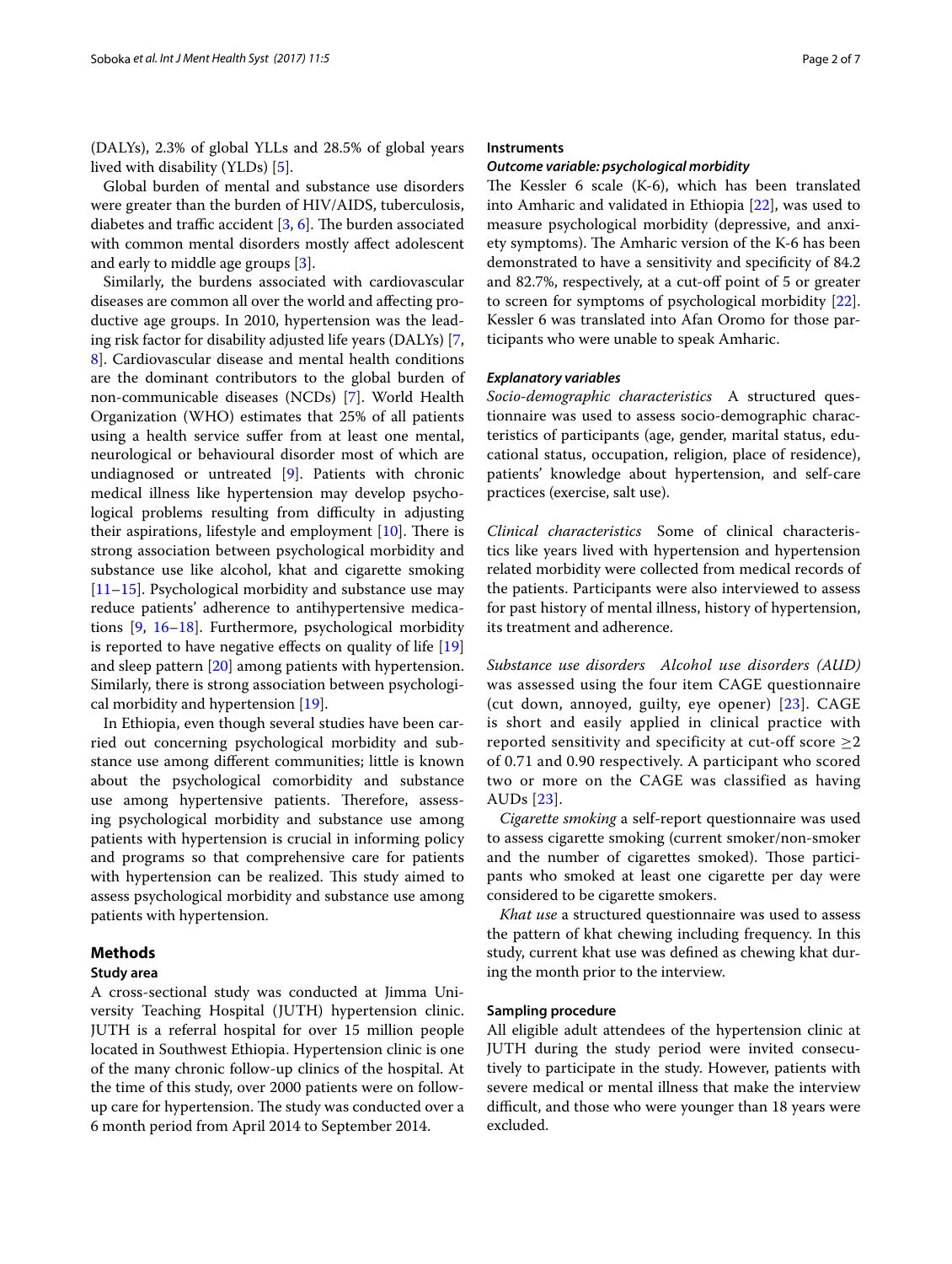## **Data collection procedures**

Data collection was carried out after the questionnaires had been pretested on a sample (5% of the total sample) of patients with hypertension attending the hypertension clinic at JUTH. Those patients who had participated in the pre-test were not included in the main study. Data were collected by four registered nurses and one health officer after 1 day of training on administration of the study instruments. Data collection was supervised by the principal investigators. The supervisors monitored data quality and checked all questionnaires for completeness.

## **Data analysis**

After double data entry, data were exported from Epi-Data (version 3.1) and analysed using the Statistical Package for Social Sciences (SPSS, version 20). The outcome and explanatory variables were entered into a bivariate logistic regression analysis, one by one, in order to estimate the strength of association using odds ratios (OR). All variables associated with psychological morbidity and with a p value of less than 0.25 were entered together into a multivariable logistic regression in order to control for potential confounders. Age was analysed as a continuous variable. Variables with p value <0.05 in the multivariate analyses were considered significant predictors of psychological morbidity.

## **Ethical considerations**

Ethical clearance was obtained from the Ethical Review Board of Jimma University. Written informed consent was obtained from each of the study participants prior to data collection. The anonymity of the study participants was kept at all stage of data processing and analysis.

## **Result**

## **Participants' characteristics**

A total of 401 patients with hypertension were approached to participate in this study and 396 of them agreed to participate with response rate of 98.8%. The mean age of participants was  $54 \pm 12.3$  years and ranged from 23 to 87 years. Of the patients participated in the study, 57.3% ( $n = 227$ ) of them were female. The majority of the study participants were married (77%,  $n = 305$ ) and urban dwellers (70.2%,  $n = 278$ ). More than onethird (37.9%,  $n = 150$ ) of the study participants were non-literate. Approximately, half of the study participants were Coptic Christians (48.5%,  $n = 192$ ) followed by Muslims (38.1%,  $n = 151$ ) (see Table [1\)](#page-2-0).

## **Prevalence of psychological morbidity and substance use disorders**

Out of the total participants,  $31.6\%$  (n = 125) of them had psychological morbidity and  $5.1\%$  (n = 20) had past

<span id="page-2-0"></span>

| Table 1 Socio-demographic characteristics of patients    |  |  |
|----------------------------------------------------------|--|--|
| with hypertension on follow up at JUTH during April 2014 |  |  |
| to September 2015                                        |  |  |

| <b>Variables</b>          | Frequency | %    |
|---------------------------|-----------|------|
| Gender                    |           |      |
| Male                      | 169       | 42.7 |
| Female                    | 227       | 57.3 |
| Marital status            |           |      |
| Single                    | 23        | 5.8  |
| Married                   | 305       | 77   |
| Other                     | 68        | 17.2 |
| <b>Educational status</b> |           |      |
| Non-literate              | 150       | 37.9 |
| Read and write            | 91        | 23   |
| Primary                   | 67        | 16.9 |
| Secondary                 | 59        | 14.9 |
| Tertiary                  | 29        | 7.3  |
| Occupation                |           |      |
| Farmer                    | 91        | 23   |
| Teacher                   | 19        | 4.8  |
| Merchant                  | 51        | 12.9 |
| House wife                | 93        | 23.5 |
| Daily laborer             | 107       | 27   |
| Others                    | 35        | 8.8  |
| Religion                  |           |      |
| Muslim                    | 151       | 38.1 |
| Orthodox                  | 192       | 48.5 |
| Protestant                | 41        | 10.4 |
| Others                    | 12        | 3    |
| Place of residence        |           |      |
| Rural                     | 118       | 29.8 |
| Urban                     | 278       | 70.2 |

history of mental illness. Out of patients with psychological morbidity;  $6.4\%$  (n = 8),  $1.6\%$  (2),  $21.6\%$  (n = 27) of them were identified to use alcohol, tobacco and khat respectively. Nearly one-fifth (19.9%,  $n = 79$ ) of the study participants were current khat users. Of khat users, 45.6% ( $n = 36$ ) of them were chewing khat 2-3 times a week, and 35.4% ( $n = 28$ ) of them were chewing it daily. Alcohol drinking was reported by 7.8% ( $n = 31$ ) of the participants, and all of them were found to have alcohol use disorders. Only few percent  $(1.8\%, n = 7)$  of the total participants reported that they were current smokers.

#### **Factors associated with psychological morbidity**

Single participants had nearly five times increased odds of having psychological morbidity compared to married participants (COR =  $4.78$ , 95% CI 1.95, 11.67). Participants with read and write educational status had 54% times less likely to have psychological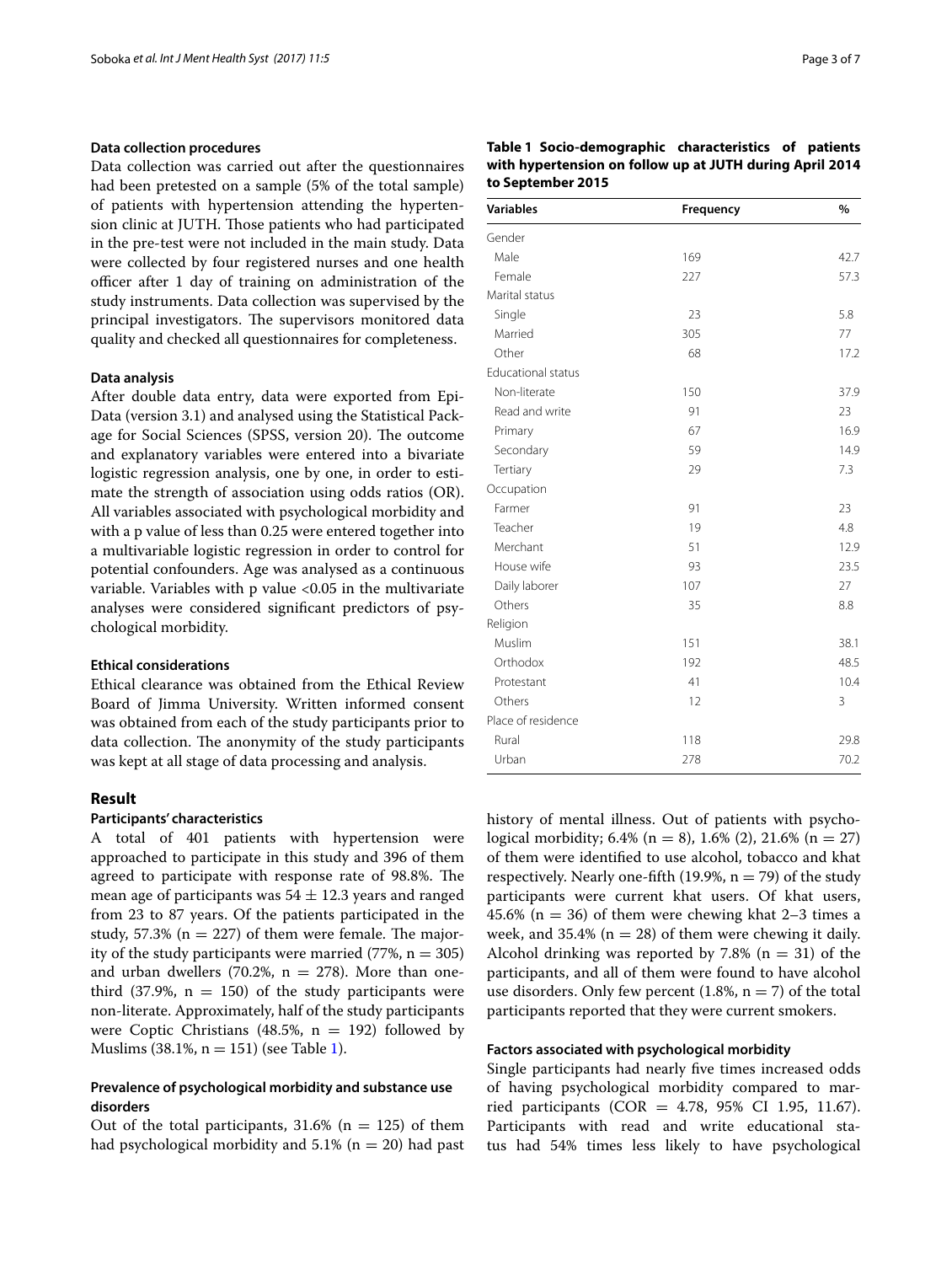morbidity compared to participants who were illiterate (COR = 0.46, 95% CI 0.25, 0.84). The odds of having psychological morbidity among patients who had history of antihypertensive medication non-adherence was 1.72 time higher than that of patients who had no history of medication non-adherence (COR =  $1.72$ , 95% CI 1.00, 2.95) (see Table [2\)](#page-3-0).

After adjusting for potential confounders using multivariate logistic regression, being non-literate and single were associated with psychological morbidity. The odds of having psychological morbidity among singles was more than four times higher compared to married participants ( $AOR = 4.72$ ,  $95\%$  CI 1.83, 12.20). Similarly, participants with educational status of read and write

<span id="page-3-0"></span>

| Table 2 Factors associated with psychological morbidity among patients with hypertension on follow up at JUTH dur- |  |  |
|--------------------------------------------------------------------------------------------------------------------|--|--|
| ing April 2014 to September 2015                                                                                   |  |  |

| <b>Variables</b>                         | Psychological morbidity |             | p value | OR        | 95% CI |       |
|------------------------------------------|-------------------------|-------------|---------|-----------|--------|-------|
|                                          | Yes<br>N (%)            | No<br>N (%) |         |           | Lower  | Upper |
| Gender                                   |                         |             |         |           |        |       |
| Male                                     | 50 (29.6)               | 119 (70.4)  |         | Reference |        |       |
| Female                                   | 75 (33.0)               | 152 (67.0)  | 0.47    | 1.17      | 0.76   | 1.81  |
| Age                                      |                         |             | 0.47    | 1.17      | 0.76   | 1.81  |
| Marital status                           |                         |             |         |           |        |       |
| Single                                   | 15(65.2)                | 8(34.8)     | 0.001   | 4.78      | 1.95   | 11.67 |
| Married                                  | 86 (28.2)               | 219 (71.8)  |         | Reference |        |       |
| Divorced/widowed                         | 24 (35.3)               | 44 (64.7)   | 0.25    | 1.39      | 0.80   | 2.42  |
| Educational status                       |                         |             |         |           |        |       |
| Illiterate                               | 55 (36.7)               | 95 (63.3)   |         | Reference |        |       |
| Read and write                           | 19 (20.9)               | 72 (79.1)   | 0.01    | 0.46      | 0.25   | 0.84  |
| Primary school                           | 23 (34.3)               | 44 (65.7)   | 0.74    | 0.93      | 0.49   | 1.65  |
| Secondary/tertiary school                | 28 (31.8)               | 60 (68.2)   | 0.45    | 0.81      | 0.46   | 1.41  |
| Occupation                               |                         |             |         |           |        |       |
| Farmer                                   | 29 (31.9)               | 62(68.1)    | 0.88    | 1.05      | 0.57   | 1.92  |
| Teacher                                  | 5(26.3)                 | 14(73.7)    | 0.69    | 0.80      | 0.27   | 2.41  |
| Merchant                                 | 21(41.2)                | 30 (58.8)   | 0.20    | 1.57      | 0.79   | 3.14  |
| Housewife                                | 28 (30.1)               | 65 (69.9)   | 0.91    | 0.97      | 0.53   | 1.77  |
| Daily laborer                            | 33 (30.8)               | 74 (69.2)   |         | Reference |        |       |
| Others                                   | 9(25.7)                 | 26 (74.3)   | 0.57    | 0.78      | 0.33   | 1.84  |
| Religion                                 |                         |             |         |           |        |       |
| Orthodox                                 | 51 (33.8)               | 100(66.2)   |         | Reference |        |       |
| Muslim                                   | 58 (30.2)               | 134 (69.8)  | 0.48    | 0.85      | 0.54   | 1.34  |
| Protestant                               | 12 (29.3)               | 29 (70.7)   | 0.59    | 0.81      | 0.38   | 1.72  |
| Others                                   | 4(33.3)                 | 8(66.7)     | 0.98    | 0.98      | 0.28   | 3.41  |
| Place of residence                       |                         |             |         |           |        |       |
| Rural                                    | 41 (34.7)               | 77 (65.3)   | 0.38    | 1.23      | 0.78   | 1.94  |
| Urban                                    | 84 (30.2)               | 194 (69.8)  |         | Reference |        |       |
| Hypertension is curable disease          |                         |             |         |           |        |       |
| Yes                                      | 101 (31.9)              | 216 (68.1)  |         | Reference |        |       |
| <b>No</b>                                | 24 (30.4)               | 55 (69.6)   | 0.80    | 0.93      | 0.55   | 1.59  |
| Hypertension is deadly disease           |                         |             |         |           |        |       |
| Yes                                      | 110(31)                 | 245 (69.0)  | 0.47    | 0.78      | 0.40   | 1.53  |
| No                                       | 15 (36.6)               | 26 (63.4)   |         | Reference |        |       |
| Hypertension medication is habit forming |                         |             |         |           |        |       |
| Yes                                      | 78 (31.2)               | 172 (68.8)  | 0.84    | 1.05      | 0.68   | 1.62  |
| No                                       | 47 (32.2)               | 99 (67.8)   |         | Reference |        |       |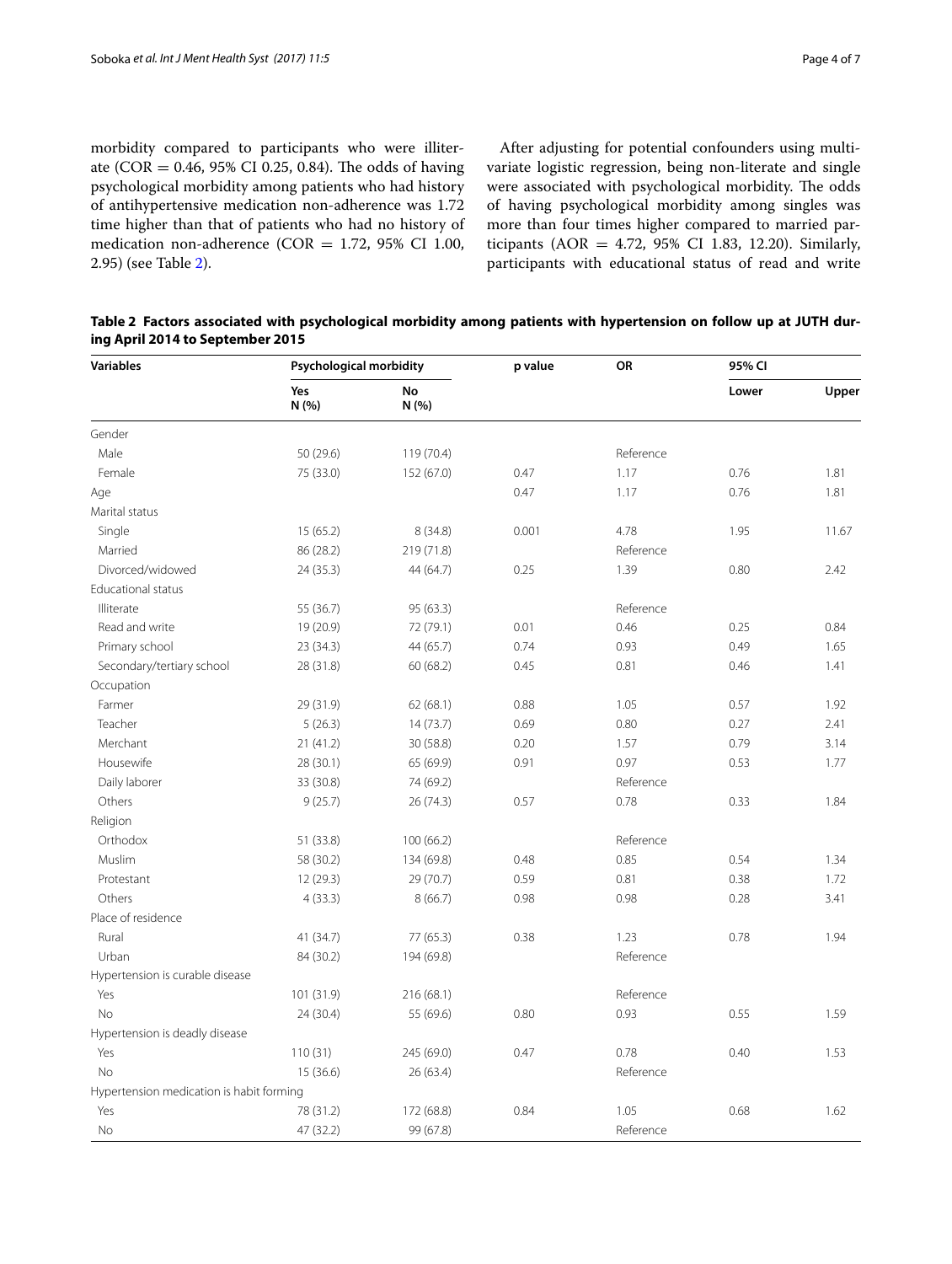| Variables                          | <b>Psychological morbidity</b> |            | p value | OR        | 95% CI |       |
|------------------------------------|--------------------------------|------------|---------|-----------|--------|-------|
|                                    | Yes<br>N(%                     | No<br>N(%  |         |           | Lower  | Upper |
| Ever discontinuation of medication |                                |            |         |           |        |       |
| Yes                                | 28 (41.8)                      | 39 (58.2)  | 0.05    | 1.72      | 1.00   | 2.95  |
| No                                 | 97 (29.5)                      | 232 (70.5) |         | Reference |        |       |
| Regular exercise                   |                                |            |         |           |        |       |
| Yes                                | 90 (31.8)                      | 193 (68.2) |         | Reference |        |       |
| No                                 | 35 (31.0)                      | 78 (69.0)  | 0.87    | 0.92      | 0.60   | 1.54  |
| Salt consumption                   |                                |            |         |           |        |       |
| Yes                                | 79 (30.4)                      | 181 (69.6) | 0.87    | 1.04      | 0.65   | 1.66  |
| No                                 | 46 (33.8)                      | 90(66.2)   |         | Reference |        |       |
| History of mental illness          |                                |            |         |           |        |       |
| Yes                                | 9(45.0)                        | 11(55.0)   | 0.49    | 0.85      | 0.55   | 1.33  |
| No                                 | 116 (30.9)                     | 260 (69.1) |         | Reference |        |       |
| Years lived with hypertension      |                                |            |         |           |        |       |
| $\leq$ 3 years                     | 34 (25.8)                      | 98 (74.2)  |         | Reference |        |       |
| 3 to $\leq$ 5 years                | 31 (35.6)                      | 56 (64.4)  | 1.19    | 1.60      | 0.89   | 2.87  |
| 5 to $\leq$ 10 years               | 39 (37.1)                      | 66 (62.9)  | 0.06    | 1.70      | 0.98   | 2.63  |
| 10 years and more                  | 21 (29.2)                      | 51 (70.8)  | 0.60    | 1.19      | 0.63   | 2.25  |

## **Table 2 continued**

were less likely to have psychological morbidity by 54% compared to non-literate participants ( $AOR = 0.46$ , 95%) CI 0.24, 0.89). However, psychological morbidity was not associated with gender, age, occupation, years lived with hypertension and ever discontinuing medications (see Table [3](#page-5-0)).

## **Discussion**

Psychological morbidity and substance use problems were found to be highly prevalent among hypertensive patients on follow-up at Jimma University hospital. Marital status and educational status were found to be independently associated with the occurrence of psychological morbidity. However, there was no association between substance use and psychological morbidity.

The prevalence of psychological morbidity found in this study (31.6%) was higher than the findings of community based studies done among hypertensive patients in England (15.7%) and former Soviet Union (9.9%) [\[21](#page-6-18), [24\]](#page-6-19). Similarly, the prevalence of psychological morbidity found in this study was higher than the finding of similar study done in West Africa (10.8%) [[25\]](#page-6-20). The discrepancy between the four studies might be due to the difference in the tools used to assess psychological morbidity (Kessler-6 vs GHQ-12). Moreover, the study done in West Africa excluded patients with past history of mental illness and complication from hypertension.

In this study, psychological morbidity was associated with being less educated (read and write) which

was similar with the study finding done in former Soviet Union [[21\]](#page-6-18). Also, high prevalence of psychological morbidity among illiterates (43.8%) was reported previously among Jimma town community  $[13]$  $[13]$ . Persons with less education might experience other socioeconomic disadvantages which contribute to poor mental health. The lack of association between lower psychological morbidity and an educational level of primary school or above could be due to underpowered sample size in these groups. Similarly, being single was associated with psychological morbidity which was in agreement with a community based study done in Jimma town [\[13](#page-6-21)]. Also, the odds of having psychological morbidity among single participants was more than four times higher compared to married participants. This could be due to the fact that being married is one of the protective factors for mental illness [\[26](#page-6-22)] because social support from spouse could reduce the effects of psychosocial stressors and protect individuals from psychological morbidity [[28\]](#page-6-23).

The prevalence of current khat chewing (19.9%) found in our study was lower than the finding of community based study done in Jimma town (37.8%) [\[13\]](#page-6-21). The discrepancy may be due to difference between study participants. The patients in our study who were interviewed in the hospital setting might tend to under-report use of khat unlike community participants who were interviewed in their homes. Also, the patients may have received information from health professionals not to chew khat. In our study, even though the prevalence of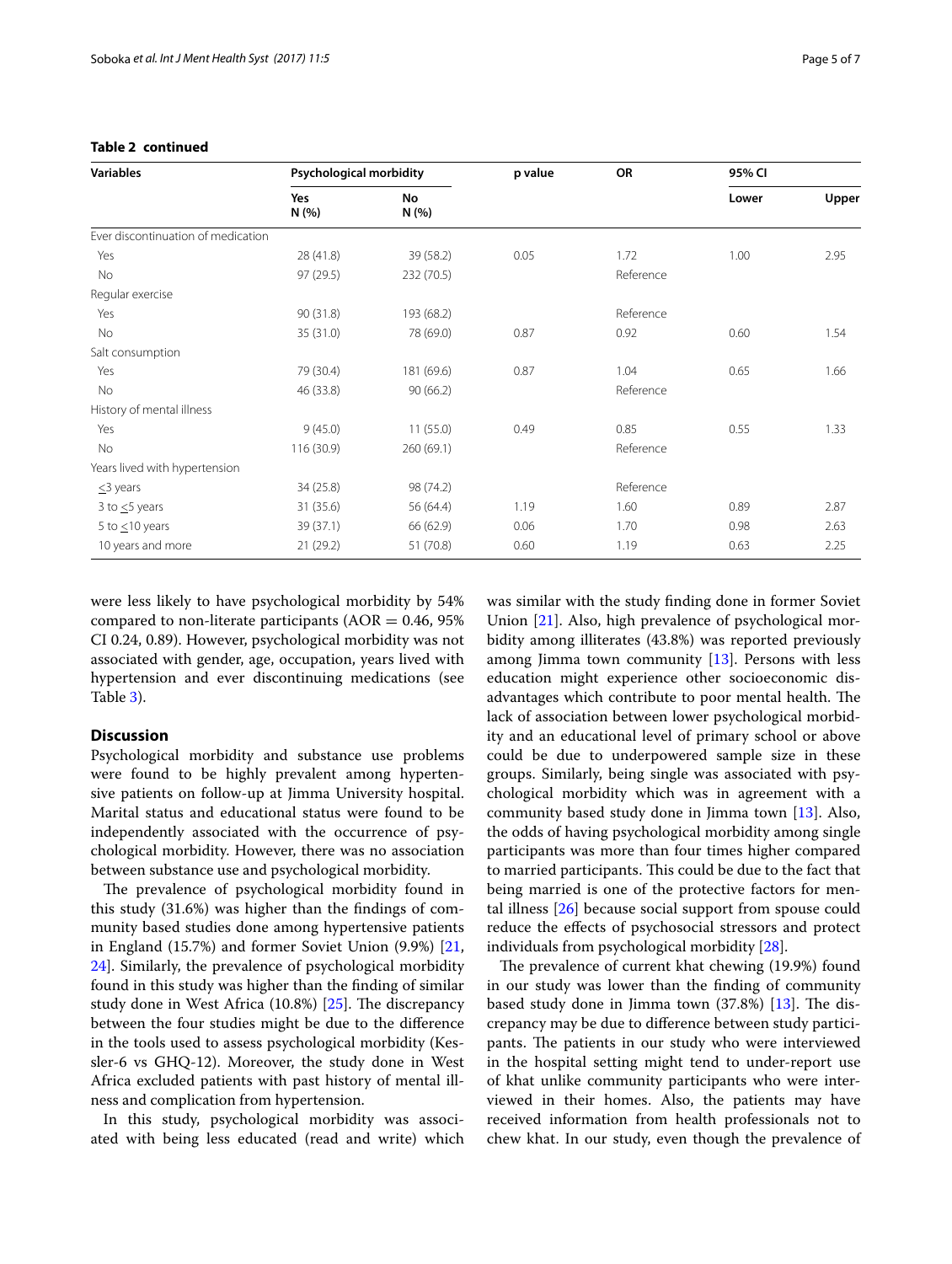<span id="page-5-0"></span>**Table 3 Multivariate logistic regression of factors associated with psychological morbidity among patients with hypertension who were on follow up at JUTH during April 2014 to September 2015**

| <b>Variables</b>                   | p value | <b>AOR</b> | 95% CI |       |
|------------------------------------|---------|------------|--------|-------|
|                                    |         |            | Lower  | Upper |
| Gender                             |         |            |        |       |
| Male                               |         | Reference  |        |       |
| Female                             | 0.89    | 1.04       | 0.56   | 1.93  |
| Age                                | 0.91    | 1.00       | 0.98   | 1.02  |
| Marital status                     |         |            |        |       |
| Single                             | 0.001   | 4.72       | 1.83   | 12.20 |
| Married                            |         | Reference  |        |       |
| Divorced/widowed                   | 0.64    | 1.17       | 0.62   | 2.20  |
| <b>Educational status</b>          |         |            |        |       |
| Illiterate                         |         | Reference  |        |       |
| Read and write                     | 0.02    | 0.46       | 0.24   | 0.89  |
| Primary school                     | 0.70    | 0.87       | 0.44   | 1.74  |
| Secondary/tertiary school          | 0.60    | 0.83       | 0.42   | 1.65  |
| Occupation                         |         |            |        |       |
| Farmer                             | 0.68    | 1.16       | 0.58   | 2.30  |
| Teacher                            | 0.93    | 0.95       | 0.30   | 2.99  |
| Merchant                           | 0.16    | 1.73       | 0.81   | 3.70  |
| Housewife                          | 0.82    | 0.92       | 0.44   | 1.90  |
| Daily laborer                      |         | Reference  |        |       |
| Others                             | 0.51    | 0.73       | 0.28   | 1.87  |
| Years lived with hypertension      |         |            |        |       |
| $\leq$ 3 years                     |         | Reference  |        |       |
| 3 to $\leq$ 5 years                | 0.23    | 1.47       | 0.78   | 2.75  |
| 5 to $\leq$ 10 years               | 0.07    | 1.72       | 0.96   | 3.09  |
| 10 years and more                  | 0.76    | 1.14       | 0.56   | 2.24  |
| Ever discontinuation of medication |         |            |        |       |
| Yes                                | 0.07    | 1.70       | 0.96   | 3.04  |
| <b>No</b>                          |         | Reference  |        |       |

khat chewing among patients with psychological morbidity was high, there was no association between psychological morbidity and khat chewing which might be due to underreporting of khat use. Hypertensive patients with both psychological morbidity and substance use who are likely be non-compliant [\[27\]](#page-6-24) or dropout from follow-up introducing selection bias.

The prevalence of alcohol use and use disorder found in this study (7.8%) was lower than the findings from community based study done in Jimma town (62.4%), Gurage Zone  $(21%)$  and Buta jira  $(16%)$  Ethiopia  $[29-31]$  $[29-31]$  $[29-31]$ . Our sample is composed of older adults who have been on follow-up for a medical condition. Substance use is more common among younger population [\[26,](#page-6-22) [32](#page-6-27)]. The study participants had regular contact with health care providers who would have advised them to avoid use of

substances. Other factors may include socio-cultural differences and tools used to assess alcohol use and use disorder (unstandardized tool vs CAGE and FAST).

The prevalence of tobacco use found in this study (1.8%) was lower than the community based study done in Jimma town (26.2%) and Eastern Ethiopia (28%), [[29](#page-6-25), [33\]](#page-6-28). Also the prevalence of tobacco use found in this study was lower than the overall finding of national tobacco use survey in Ethiopia  $(4.1\%)$  [[34\]](#page-6-29). The lower prevalence of tobacco use in our study might be due to health professionals' advise not to smoke tobacco compared to the national wide review of tobacco use. Furthermore, social desirability bias may have contributed to underreporting of tobacco use in our sample.

Gender, age, occupation, substance use, years lived with hypertension, ever discontinuation of medication, belief about hypertension and lifestyle (exercise, salt consumption) were not associated with psychological morbidity. There is a general observation that women have higher prevalence of depressive and anxiety disorders [[26\]](#page-6-22). It may be that women with hypertension and comorbid mental health conditions may have poorer access to hypertension treatment. However, community based studies are needed to explore this. On the other hand, social desirability bias and underpowered sample size may have contributed to the lack of association.

## **Limitations**

Social desirability bias may be a limitation of the study as patients may minimize or not disclose about their khat use, alcohol use and smoking. The use of a screening tool for psychological morbidity may have led to over estimation of prevalence. However, the Kessler-6 has been validated in a similar setting and does not include physical symptoms which might have been due to physical illness or medications. Similarly, Kessler-6 was not validated in Ethiopia among hypertensive patients. Also, lack of standard questionnaire for khat chewing was important limitation of the study. In this study standard tool was no used to assess antihypertensive adherence. Our sample being selected from a referral hospital limits the generalizability of the study findings to all hypertensive patients in Southwest Ethiopia. Because of the cross-sectional design, causal associations cannot be established.

## **Conclusions**

A significant proportion of hypertensive patients were found to have psychological morbidity and substance use problems. These findings may negatively affect treatment outcome of patients with hypertension. The findings of the study imply that there is a need for further studies to understand the effect of psychological morbidity on the clinical outcomes of hypertensive patients.